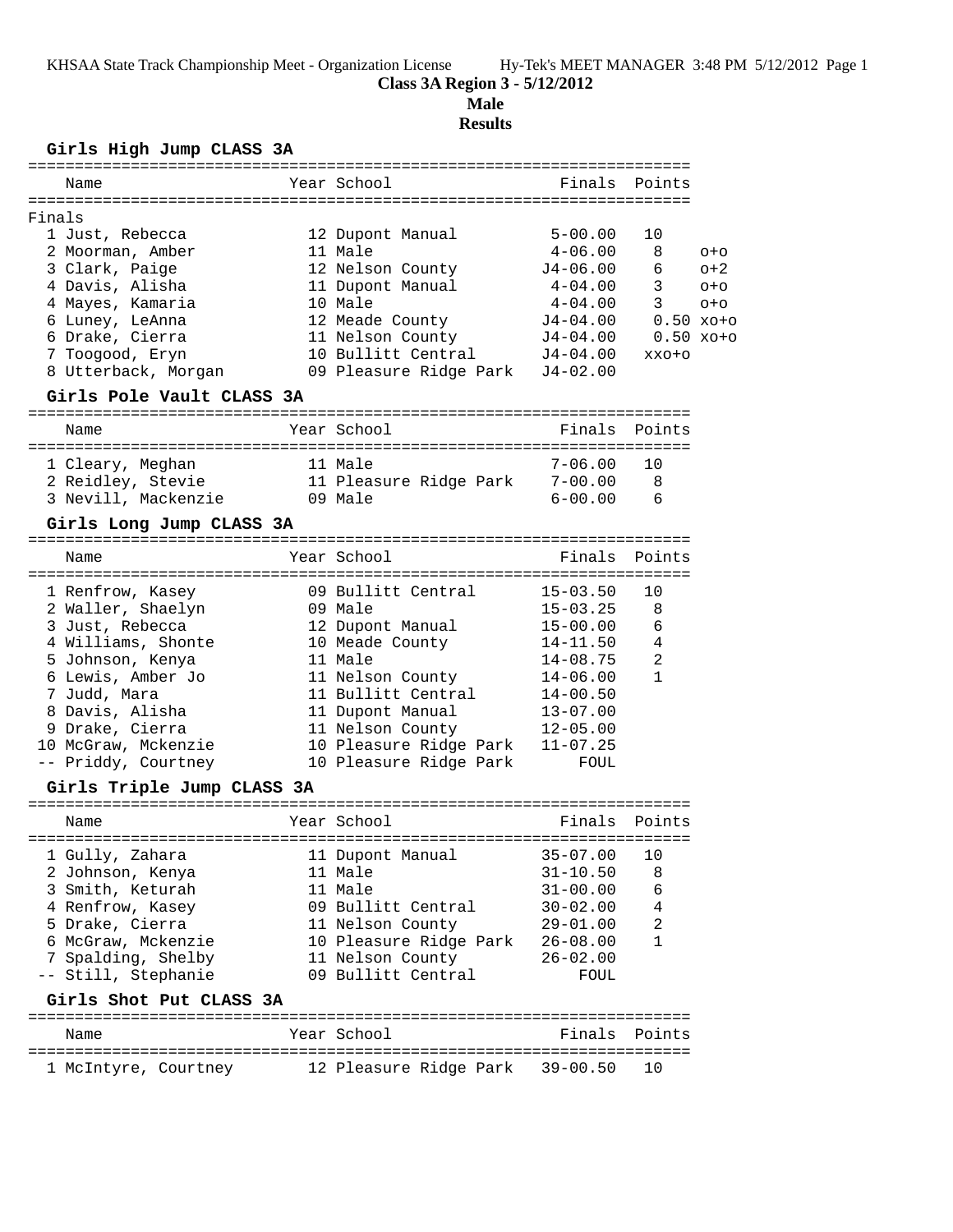**Class 3A Region 3 - 5/12/2012**

**Male**

**Results**

## **....Girls Shot Put CLASS 3A**

| 2 Luney, Maya        | 11 Meade County        | $32 - 10.75$ | 8 |
|----------------------|------------------------|--------------|---|
| 3 Gilkey, Delana     | 11 Male                | $30 - 10.00$ | 6 |
| 4 Luney, LeAnna      | 12 Meade County        | $30 - 03.00$ | 4 |
| 5 Stevenson, Alexius | 09 Male                | $29 - 03.50$ | 2 |
| 6 Smith, Kayla       | 11 Dupont Manual       | $29 - 02.00$ |   |
| 7 Johnston, Alyssa   | 11 Nelson County       | $28 - 08.50$ |   |
| 8 Mobley, Carolecia  | 09 Pleasure Ridge Park | $27 - 03.00$ |   |
| 9 Hall, Kaylee       | 10 Nelson County       | $22 - 09.50$ |   |
| 10 Gossett, Amy      | 10 Bullitt Central     | $22 - 02.75$ |   |
| 11 Seay, Nikole      | 09 Bullitt Central     | $19 - 10.50$ |   |

### **Girls Discus Throw CLASS 3A**

# =======================================================================

| Name                 | Year School            | Finals Points |              |
|----------------------|------------------------|---------------|--------------|
|                      |                        |               |              |
| 1 McIntyre, Courtney | 12 Pleasure Ridge Park | $106 - 06$    | 10           |
| 2 Stevenson, Alexius | 09 Male                | $84 - 05$     | 8            |
| 3 Osbourne, Lauren   | 12 Nelson County       | $84 - 02$     | 6            |
| 4 Mobley, Carolecia  | 09 Pleasure Ridge Park | $82 - 10$     | 4            |
| 5 Smith, Kayla       | 11 Dupont Manual       | $80 - 11$     | 2            |
| 6 Garcia, Silvia     | 12 Male                | $80 - 06$     | $\mathbf{1}$ |
| 7 Luney, Maya        | 11 Meade County        | $77 - 00$     |              |
| 8 Hall, Kaylee       | 10 Nelson County       | $70 - 01$     |              |
| 9 Gossett, Amy       | 10 Bullitt Central     | $65 - 01$     |              |
| 10 Teasley, Kayla    | 09 Bullitt Central     | $55 - 10$     |              |

### **Boys High Jump CLASS 3A**

| Name                 | Year School            | Finals Points |              |         |
|----------------------|------------------------|---------------|--------------|---------|
| 1 White, Trey        | 12 Nelson County       | $6 - 02.00$   | 10           |         |
| 2 Barbour, Lorentez  | 12 Male                | $6 - 00.00$   | 8            |         |
| 3 Walker, Andrew     | 10 St. Xavier          | $5 - 08.00$   | 6            | $O+O$   |
| 4 Jones, Ben         | 10 Nelson County       | $J5 - 08.00$  | 4            | $O+1$   |
| 5 Mosier, Justin     | 11 Meade County        | $J5 - 08.00$  | 2            | $xo+1$  |
| 6 Hahn, Roderick     | 12 Bullitt Central     | $J5 - 08.00$  | $\mathbf{1}$ | $xxo+2$ |
| 7 Jefferson, Jordan  | 10 Pleasure Ridge Park | $5 - 06.00$   |              |         |
| 8 Wilcox, Vincent    | 12 Male                | $5 - 02.00$   |              |         |
| -- Overall, Ke'Arise | 10 Pleasure Ridge Park | ΝH            |              |         |

### **Boys Pole Vault CLASS 3A**

| Name                                                               | Year School                                          | Finals Points                                            |                     |                      |
|--------------------------------------------------------------------|------------------------------------------------------|----------------------------------------------------------|---------------------|----------------------|
| 1 May, Matt<br>2 Allgeier, Noah<br>2 Braden, Tim<br>4 Ouire, Jonah | 12 St. Xavier<br>10 St. Xavier<br>11 Male<br>09 Male | $9 - 06.00$<br>$9 - 00.00$<br>$9 - 00.00$<br>$8 - 00.00$ | 10<br>-7<br>-7<br>4 | $XXO+O$<br>$XXO + O$ |
| Boys Long Jump CLASS 3A                                            |                                                      |                                                          |                     |                      |
| Name                                                               | Year School                                          | Finals Points                                            |                     |                      |

| 1.911111            |         | $\sim$ $\sim$ $\sim$ $\sim$ $\sim$ $\sim$ $\sim$ |  |
|---------------------|---------|--------------------------------------------------|--|
|                     |         |                                                  |  |
| 1 Morris, Ronjae    | 12 Male | 21-11.00 10                                      |  |
| 2 Barbour, Lorentez | 12 Male | $21 - 04.00$<br>$\mathbf{R}$                     |  |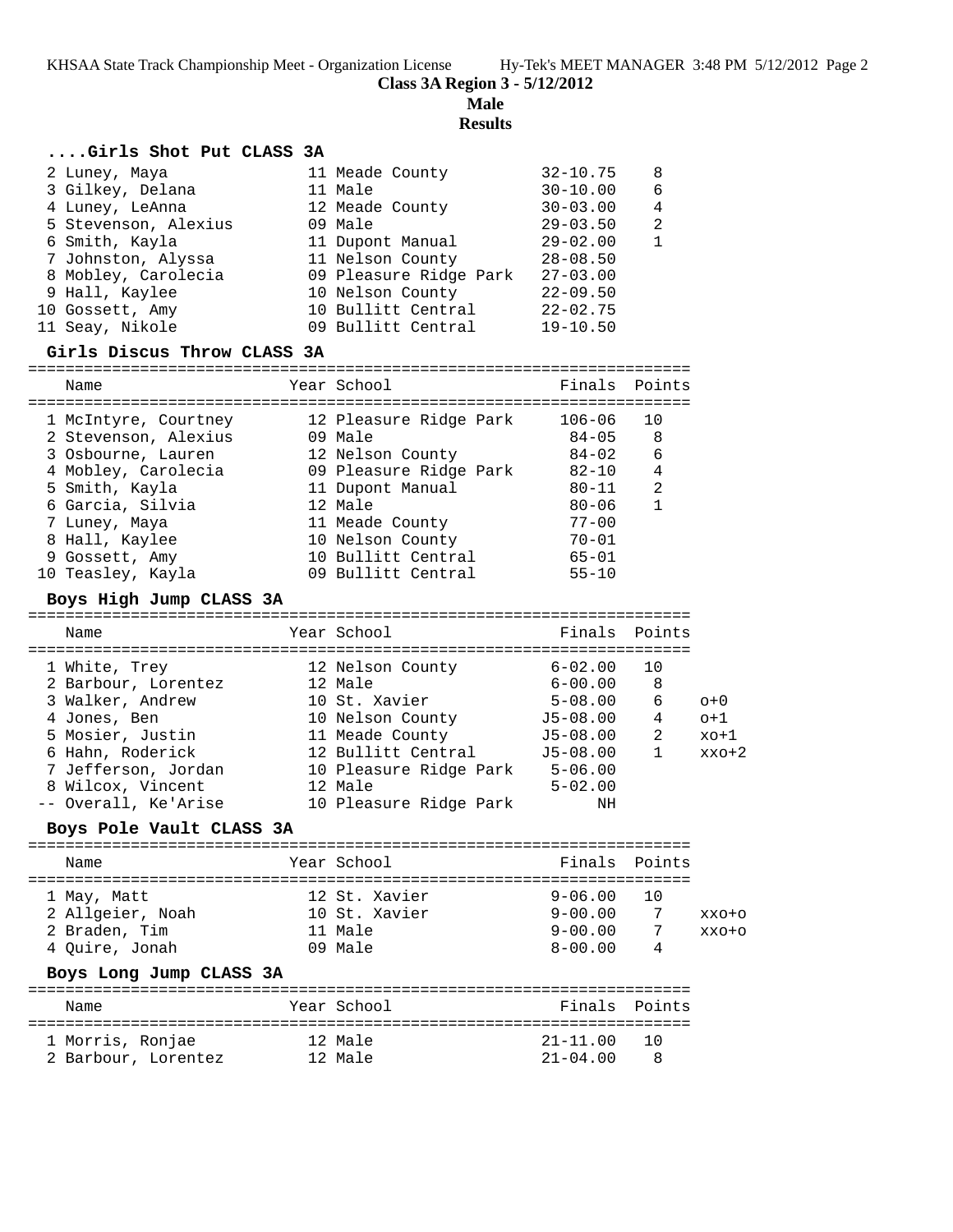**Class 3A Region 3 - 5/12/2012**

**Male**

**Results**

## **....Boys Long Jump CLASS 3A**

| 3 White, Trey       | 12 Nelson County       | $20 - 08.00$ | - 6            |
|---------------------|------------------------|--------------|----------------|
| 4 Packer, Evan      | 11 Dupont Manual       | $20 - 05.00$ | $\overline{4}$ |
| 5 Lewis, Joe        | 10 Pleasure Ridge Park | $20 - 00.00$ | 2              |
| 6 Miller, Cedric    | 10 St. Xavier          | $19 - 11.00$ | 1              |
| 7 McCauley, Andrew  | 11 Butler              | $19 - 06.00$ |                |
| 8 Singler, Rob      | 11 St. Xavier          | $19 - 00.00$ |                |
| 9 Lovorn, Austin    | 10 Nelson County       | $18 - 01.00$ |                |
| 10 Krebs, Brandon   | 09 Bullitt Central     | $17 - 04.00$ |                |
| 11 Smith, Shaquille | 11 Pleasure Ridge Park | $17 - 00.00$ |                |
| 12 Pierce, Jade     | 12 Doss                | $16 - 09.00$ |                |
| 13 Carnell, Trevor  | 09 Bullitt Central     | $16 - 05.00$ |                |
| 14 Smith, Travis    | 10 Iroquois            | $14 - 06.00$ |                |
| -- Buckner, Charles | 11 Dupont Manual       | FOUL         |                |

### **Boys Triple Jump CLASS 3A**

======================================================================= Name The Year School Team Points Points ======================================================================= 1 Barbour, Lorentez 12 Male 43-03.25 10 2 Reilly, Logan 12 St. Xavier 41-02.00 8 3 White, Trey 12 Nelson County 39-01.00 6 3nd 38'4.5" 4 Moss, Darian 12 Male J39-01.00 4 2nd 37'5" 5 Fields, Austin 11 St. Xavier 39-00.25 2 6 Buckner, Charles 11 Dupont Manual 38-09.50 1 7 Williams, Kionte 10 Pleasure Ridge Park 38-02.25 8 Jones, Ben 10 Nelson County 36-04.25 9 Smith, Shaquille 11 Pleasure Ridge Park 35-10.00 10 Hahn, Roderick 12 Bullitt Central 34-07.50 11 Kron, Brendon 09 Bullitt Central 32-05.00

#### **Boys Shot Put CLASS 3A**

======================================================================= Name The Year School The Points Points ======================================================================= 1 Stevenson, Tyler 11 Male 47-02.50 10 2 Tutwiler, Lucas 12 St. Xavier 47-00.50 8 3 Taylor, Clay 12 Male 45-03.75 6 4 O'Brien, Preston 11 Meade County 45-03.00 4 5 Simpson, Brandon 12 Pleasure Ridge Park 41-04.00 2 6 Steiger, Trey 12 Pleasure Ridge Park 41-02.25 1 7 Schafer, Clay 10 St. Xavier 40-07.25 8 Gerlach, Alton 10 Dupont Manual 36-02.00 9 Gossett, Alex 11 Bullitt Central 36-00.25 10 Campbell, Hunter 12 Bullitt Central 35-10.75 11 Harris, Jake 12 Dupont Manual 35-10.50 12 Alvey, Mark 12 Nelson County 35-05.50 13 Montgomery, Reed 11 Nelson County 35-01.50 14 Taylor, Collie 11 Doss 30-00.00 15 Nguyen, Son 11 Iroquois 26-10.00 16 Watkins, John 11 Iroquois 23-02.50